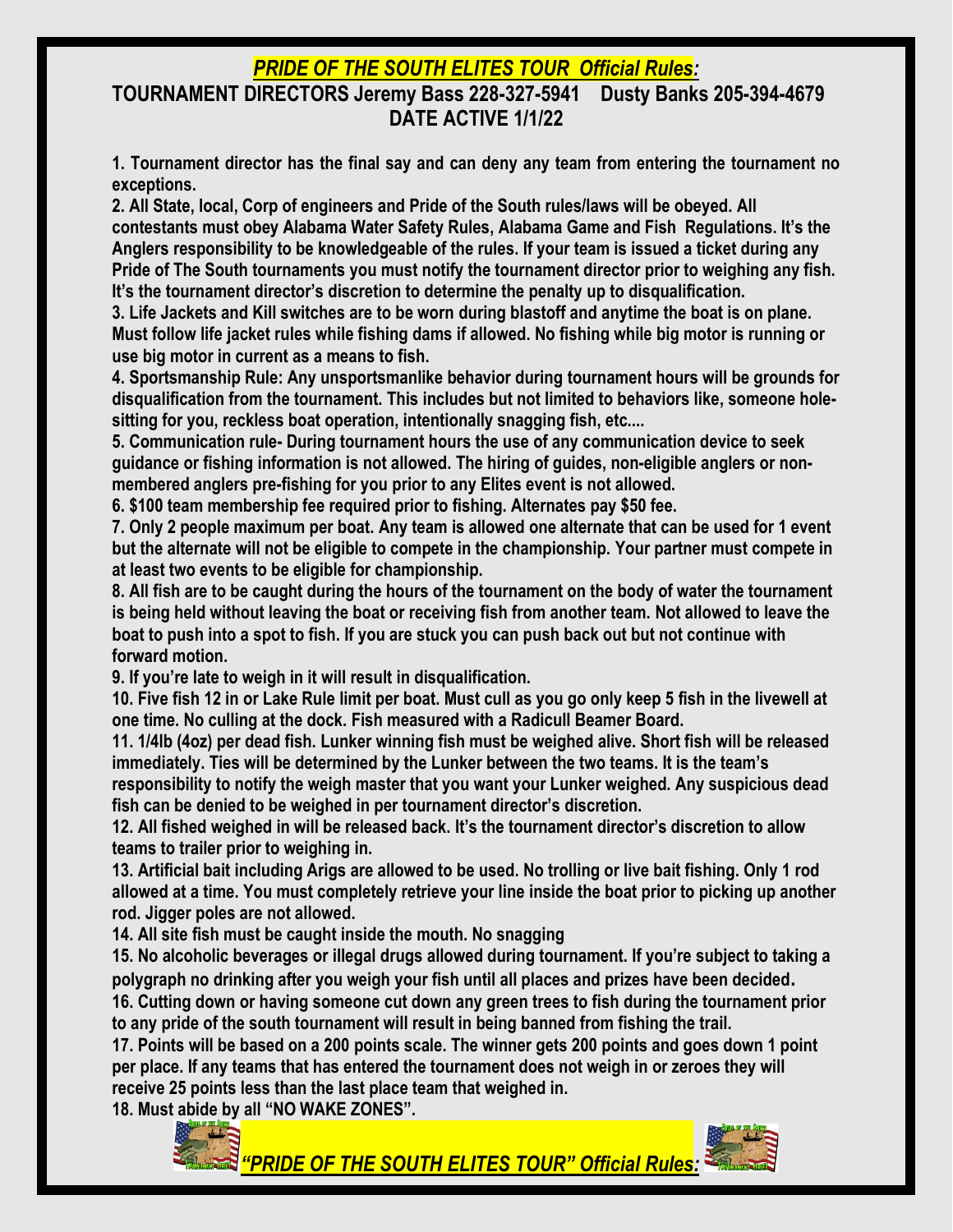## *PRIDE OF THE SOUTH ELITES TOUR Official Rules:*

#### **TOURNAMENT DIRECTORS Jeremy Bass 228-327-5941 Dusty Banks 205-394-4679 DATE ACTIVE 1/1/22**

**19. Can leave the boat in an emergency situations only. No fishing allowed while not inside of the boat during an emergency.**

**20. Off limits are determined by state laws. No fishing in ponds or private waters during high water levels. No casting into a private or off limit waters even if your boat is not sitting in the off limits waters. Cannot leave the boat to gain access to fishable waters. Getting out your boat to push into any water is not allowed. You are allowed to lock through Dams. The following are OFF-LIMITS for Mobile Tensaw delta: DOCTOR LAKE, HELLCAT LAKE, BOYKIN LAKE, FLAG LAKE, GREEN LAKE, BEAR LAKE, CHOCTAW LAKE, OLIN BASIN,LITTLE and Big CHIPPEWA.**

**COOTERS POND-231 bridge on Tallapoosa and Bin Graves bridge on Wetumpka no fishing allowed north of either bridge**

**21. Must obey all posted signs this includes dams. (Section 220-6-19 it shall be unlawful to fail to comply with any restrictive sign, buoy, or marker as approved by the Director of the Alabama Marine Police Division). Treat the sign like a wall do not cross nor cast past the posted sign or the area the sign is referencing this includes private ponds or off-limit areas. If the Dam does not have a restrictive sign or buoy you must wear a life jacket and follow all state and local laws.**

**22. Any team fishing in 3 mile creek on mobile river, you must obey the "idle only" designated areas.**

**23. Any Boat is allowed to carry gas with you in an approved coast guard tank with quick disconnects. Hand Held tanks are not allowed cannot leave boat to get gas on land. No one is allowed to bring you gas during the tournament.**

**24. Live well check will be conducted during registration.** 

**25. An approved boat must be equipped with an Outboard Water Cooled motor only. No jet foot motors or go-devil style motors will be allowed to enter the tournament. Also kill switch, live well, navigation and running lights. Your motor Horsepower cannot exceed you manufactures plate. Bama-bigbee will enforce any boat with less than a 90 will compete in one group and 90 and above will compete in second group.(Any questions call Tournament Director 228-327-5941)**

**26. If a team has their trolling motor down FISHING you must give that team a 50 YD courtesy distance unless both teams agree differently. If a team has their anchor out FISHING you must give that team a 100 YD courtesy distance unless both teams agree. This does not mean you can block access to fishable waters by sitting in the entrance of a creek or lake. If a boat wants to gain entrance and your fishing the mouth they are allowed to idle or troll past WITHOUT FISHING until they reach the courtesy distance.**

**27. Anyone that fishes any of the pride of the south tournaments are fishing at their own risk and cannot hold anyone that is involved in the tournament responsible.**

**28. Each event will have a mandatory polygraph test performed per the Tournament director's decision. A formal protest must be filed by the closing of the scales in person. Any obscene or vulgar gestures said at the event as a result of the protest will result in banning of the trail. This type of conduct will not be tolerated.**

**29. In case of a 1st place tie the team with the biggest fish in their limit wins the decision and the losing team of the tie will be consider 2nd place. Lunker ties will result in a 50/50 payout split. 30. In case of an AOY Points tie. The two teams will be given a 2 hour fish-off after the last event to break the tie. They will be allowed to bring 1 fish back and the largest fish wins.**

**31. W-9 FORMS are required before any team gets paid. All payments will be in form of a check.**